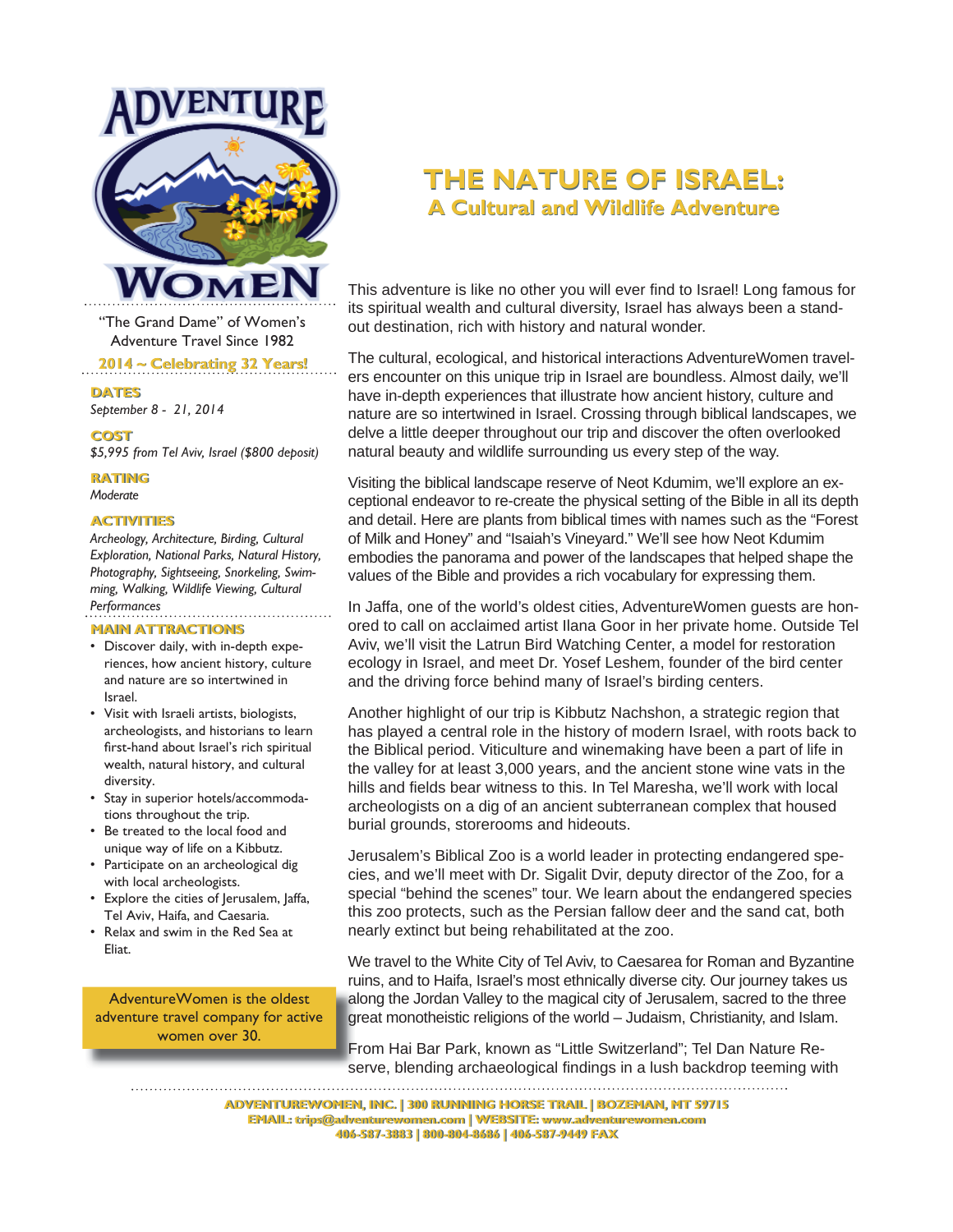## **INCLUDED IN THE PRICE OF YOUR NATURE OF ISRAEL TOUR**

- 13 days/12 nights, fully guided land and hotel arrangements in Israel.
- Internal flight between Eilat and Tel Aviv.
- All meals as specified in the itinerary.
- Complimentary bottled water throughout.
- All \*transfers from hotels to airports (\*included in cost if part of group air arrangements), services and taxes, and all ground transportation in air conditioned coach throughout the trip.
- Gratuities for baggage handling.
- Superior hotel accommodations throughout in twin-bedded double occupancy rooms with private facilities.
- Services of a highly-trained, English-speaking, specialist guide (Amir Orly) throughout the tour.
- All entry fees to visited monument, parks, and places of worship.
- All meals as listed in the itinerary.
- One AdventureWomen escort.

#### **NOT INCLUDED IN YOUR ISRAEL ADVENTURE VACATION**

- Roundtrip international airfare from New York to Tel Aviv, Israel, including fuel surcharges and airline taxes.
- Cost of Passport.
- Currently, no visa is required for U.S. citizens to enter Israel. Israel may issue visas upon entry into the country. This is free of charge.
- Excess baggage charges levied by airlines.
- Meals and beverages, other than specified, plus items of a personal nature (laundry).
- Personal, trip cancellation, and baggage insurance.
- Tips and gratuities to your main guide, driver, local guide(s)
	- Suggested amounts are, on average:
	- \$10 per person, per day to your main guide;
	- \$5 per person, per day to any local guide(s);
	- \$5 per person, per day for driver(s).

animals; stunning Bahai Gardens; a nature trek at Ein Gedi; and to floating on the Dead Sea, we end our fascinating trip in Israel at Eilat on the shores of the Red Sea for birding, swimming, sailing and relaxing.

#### **IMPORTANT INFORMATION ABOUT TRAVELING TO ISRAEL**

Round-trip airfare from New York to Tel Aviv, Israel is NOT included in the cost of the trip package.

#### **Flights to Tel Aviv: Estimated Airfare Price Per Person (Economy**

**Class): \$1,800 per person,** international airfare from New York to Tel Aviv, Israel on Delta Airlines. All departure taxes and fuel surcharges are included in this price (Subject to change).

When you register for this trip, an AIRLINE RESERVATION FORM is enclosed in your registration packet. You need to complete the form and send/fax/email it to our outfitter and air agent, Lori Charles, who will be booking your round trip air from New York to Tel Aviv, and any additional air from your hometown to New York.

#### **Air Schedules and More**

Choosing the best possible air arrangements is always a challenge. Our outfitter and air agent works with many airlines that offer the best level of service, routings and value for many of our AdventureWomen programs. Due to our arrival and departure times into Tel Aviv, it is easiest to fly as a group, be picked up on arrival as a group at the same time, and be taken to the airport at the same time at trip's end.

Roundtrip economy-class jet transportation will be provided from New York to Tel Aviv via Delta Airlines.

#### September 8, 2014 Delta Airlines DL268K: Departing New York (JFK) at 11:50 p.m. Arriving Tel Aviv at 5:20 p.m. on September 9

September 21, 2014 Delta Airlines DL269U:

Departing Tel Aviv at 12:40 a.m. (check in late night on September 20th Arriving New York at 5:30 a.m. on the same day, September 21

\*\***Please note** that all flight numbers and current air schedules are subject to change with no advance notice!

#### **HOW TO REGISTER FOR THE NATURE OF ISRAEL TOUR**

**First,** call (800-804-8686) or email (trips@adventurewomen.com) the AdventureWomen office to determine space availability. As a courtesy, we will hold your space for 5 days while you are completing the registration process, and making personal and travel arrangements.

**Next,** complete and sign the Trip Registration and International OR Domestic Passenger Information forms on our Web site by clicking "Sign Up for this Trip" on the trip page. We can also fax or email them to you. Include, with your forms, the required deposit that can be made by credit card (Visa, MasterCard, or Discover), personal check, money order, or cashier's check. You can also give us your credit card number over the phone. Once we receive your **deposit and both forms**, we will mail you a trip confirmation/information packet verifying your registration.

*2*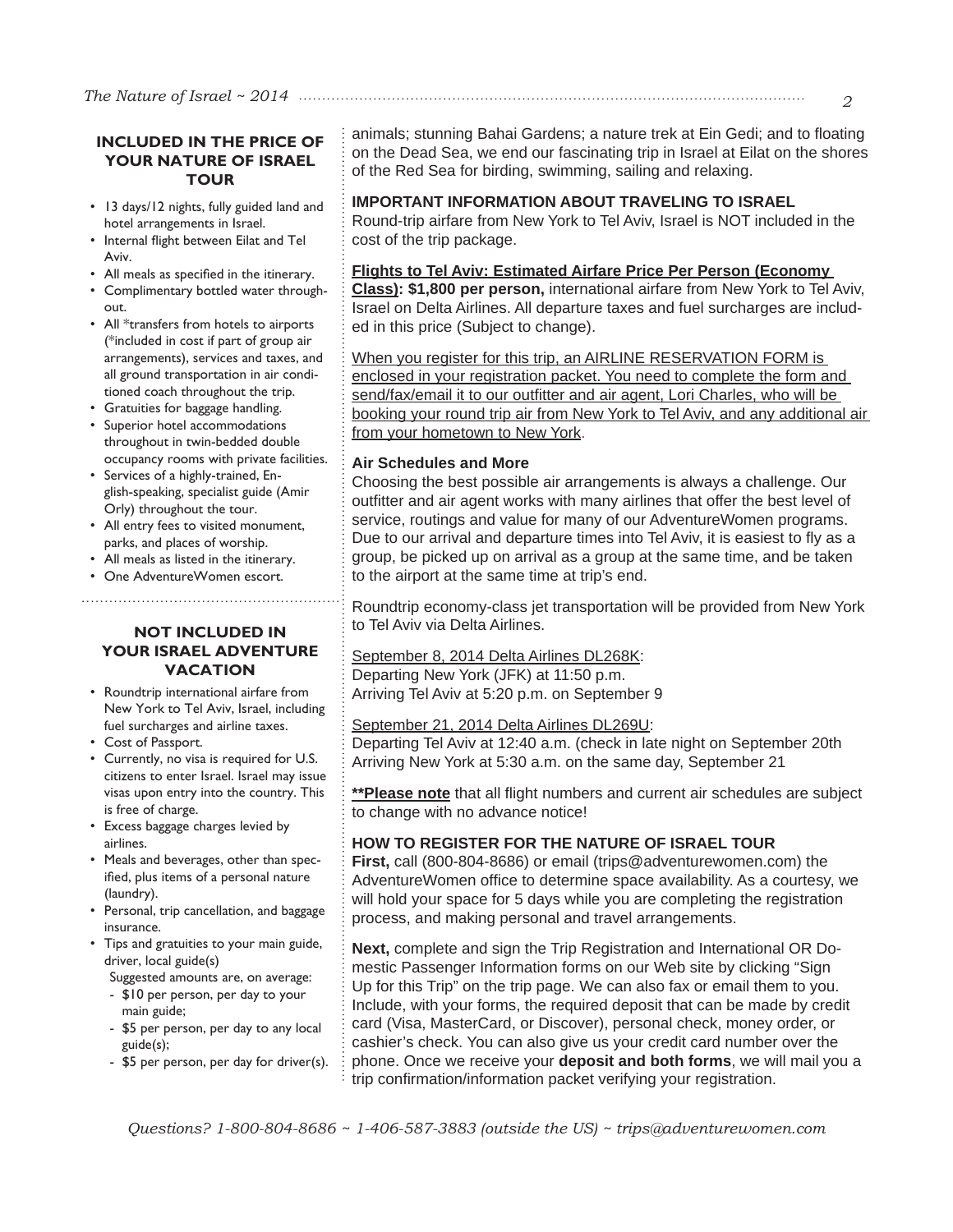## **LIABILITY FORM AND FINAL PAYMENT**

Part of what AdventureWomen, Inc. hopes to foster is the taking of more self-responsibility for our own lives, health, and safety. Please read the Liability Form carefully, sign it, and return it with the remainder of your balance due by:

## **JUNE 10, 2014.**

## **CANCELLATIONS AND REFUNDS**

Notification of cancellations must be received in writing. Full payment is due 90 days prior to departure date, and 50% of the registration deposit is non-refundable.

For cancellations received 60-89 days prior to the trip departure date: 50% of the total trip cost is non-refundable. For cancellations received 1-59 days prior to the trip departure date: 100% of the total trip cost is non-refundable.

You are highly encouraged to purchase trip cancellation insurance to cover emergency situations and trip cancellation. Information is sent to you in your registration packet.

## **SWITCHING TRIPS**

Before your final balance due date, you may change your deposit to another trip within the same calendar year by paying a \$75 fee to switch. You may not switch your deposit to a trip in another calendar year.

#### **NO SMOKING POLICY**

Beginning in 1995, our trips became smoke free. Please note that there will be no smoking by any participants on Adventure-Women vacations.

**Then,** to make your airline reservations, call our travel consultant **Lori Charles at Classic Escapes, 1-800-627-1244** or1-718-280-5021 to make your airline reservations.

## **PHYSICAL CONDITION REQUIRED**

This trip is rated as **MODERATE**. This means that you must be in very good physical condition. Trips of this designation offer moderate physical challenges. We define "Moderate" as being able to hike/walk from 5-8 miles, in rolling terrain.

## **PASSPORTS, TRAVEL DOCUMENTS AND HEALTH REQUIREMENTS**

Citizens of the United States must possess a valid passport, which must be valid 3 months beyond your intended stay. No visas are required for U.S. Citizens for travel to Israel. Citizens of other countries should check with the Israeli Embassy in their home country.

If you do not have a passport, GET IT SOON! When you get your passport, you should also get two extra photographs to take with you. You should always possess extra photos when traveling to use in case of an emergency.

No special vaccinations are required for travel to Israel. However, please consult your personal physician, local health department, travel clinic, or immunization center about any vaccinations you may need to update, or others that may be personally recommended for you based on your age, health, and past vaccination history. Hepatitis A and B are present everywhere in the world, so you should talk to your doctor about this.

**You MUST have your own health insurance** and not have any physical problems or conditions that would be adversely affected by the activities on this trip or the rigors of international travel.

## **ABOUT OUR ISRAELI SPECIALIST-GUIDE**

With more than 30 years experience, a Master's Degree in Biblical Studies, and deep insight into his homeland's complex past, **Amir Orly** is the ideal guide to show us Israel's many treasures. He serves as a guide for dignitaries, media, and heads of state, and has developed and taught academic programs on religion and regional conflict for several American universities. Amir will enrich each stop along our journey with historical background and meaning.

## **OUR EXCITING ITINERARY FOR THE NATURE OF ISRAEL ADVENTURE**

**Days 1 - 2, Monday - Tuesday, September 8 - 9, 2014:** *New York/Tel Aviv* Tonight we board our overnight flight to Israel.

Arriving the next day, we are greeted by our guide and transferred to our hotel. En route to the hotel, we visit the biblical landscape reserve of Neot Kdumim, a unique endeavor to re-create the physical setting of the Bible in all its depth and detail. There are plants here from biblical times with the following names: the *Forest of Milk and Honey*, the *Dale of the Song of Songs*, *Isaiah's Vineyard*, and the *Fields of the Seven Varieties*. Far more than a "garden" that displays various biblical plants, Neot Kdumim embodies the panorama and power of the landscapes that helped shape the values of the Bible and provides a rich vocabulary for expressing them.

Tonight's Welcome Dinner is followed with an evening discussion by an Israeli nature preservation expert.

(Meals Aloft and Welcome Dinner)

## **Overnight at the Crowne Plaza Hotel Tel Aviv**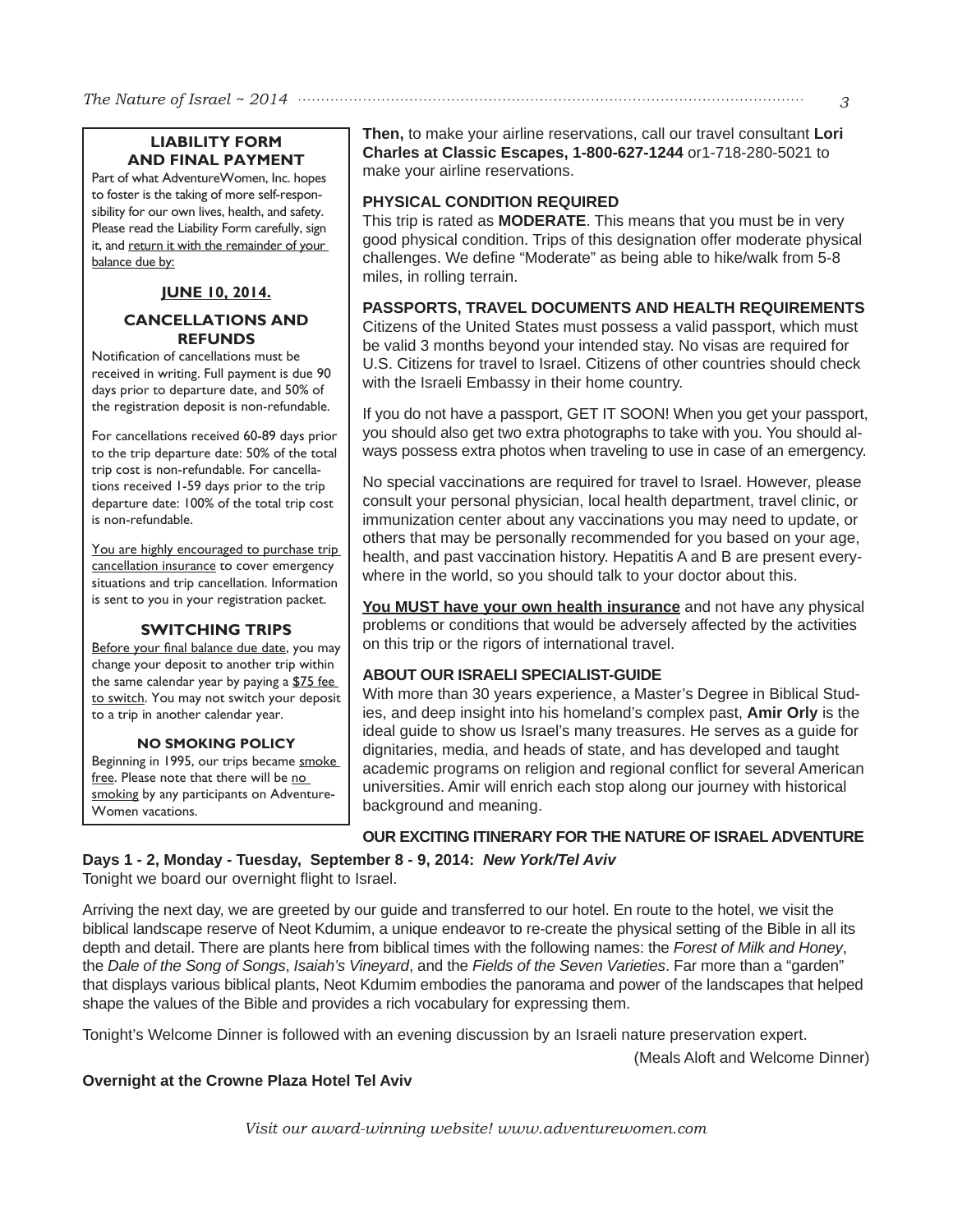*The Nature of Israel ~ 2014 4*

## **ABOUT ADVENTURE TRAVEL TOURS Please Read Carefully!**

At AdventureWomen, we would like to ensure that all participants understand that our excursions are adventure travel vacations, and not "tours." We define "adventure travel" as travel in which one actively participates, as opposed to a "tour," in which one is more or less a passive observer. AdventureWomen designs and organizes vacations all over the world for women who want to experience an active, out of the ordinary vacation, and meet new friends. Most of all, we want our trips to be fun!

In this spirit, the successful adventure traveler should be a good-natured realist and have a sense of humor! Adventure vacations, by nature, require that participants be self-sufficient, flexible, and able to accept situations as they exist, and not just as they would have preferred or expected them to exist. The constraints of scheduled group traveling also necessitate that each of us be understanding of and sensitive to others. Being on time is important, and contributes to the congeniality, success and well being of both individuals and the group!

*Thank you for choosing to travel with Adventure-Women! If you have any questions or concerns, please don't hesitate to call, write or email us.*

Renowned for its excellent personalized service, the Crowne Plaza Hotel is modern, elegant and ideally located on Tel-Aviv's seafront promenade. It is within easy access from Tel-Aviv's fun and entertainment centers, shopping, business and nightlife districts. The hotel features 246 rooms and suites all equipped with modern amenities, and it is our home for the next three nights.

## **Day 3, Wednesday, September 10:** *Tel Aviv/Old Jaffa/White City Of Tel Aviv City Tour*

Today we begin with a visit to Jaffa, which adjoins Tel Aviv with a harbor that has been in use since the Bronze Age. The city's history is connected to a series of successive conquests that rocked Israel throughout the millennia. Today Jaffa is a city with a diverse population of Jews, Muslims and Christians. Currently undergoing a wave of gentrification, Jaffa is a socio-economic mix of young artists, new wealth and older, less affluent inhabitants. Culturally, Jaffa has become a place where creative people live, work and set up shop, making its streets a maze of discovery – with galleries, theaters, restaurants, a flea market and an antique district.

We are honored today to visit a unique museum and art gallery located in the private home of acclaimed artist Ilana Goor. Well-known for her unusual designs of tableware and furniture, she has renovated a beautiful old building in the Artists Quarter.

We continue to the recently renovated old Othman train station and stroll through Neve Zedek, the first neighborhood in Tel Aviv. For years, the neighborhood prospered as Tel Aviv itself, the first modern city, grew up around it. Years of neglect and disrepair followed, but today, Neve Zedek has become one of Tel Aviv's latest fashionable and expensive districts.

We break for lunch in the Old Port of Tel Aviv, one of the liveliest entertainment centers, with dozens of restaurants, high end shops and markets.

Tel Aviv was founded in 1909 by a small group of Jewish families who moved from the overcrowded and hostile Arab town of Jaffa. Just one hundred years later, it is Israel's 2nd largest and most vibrant city. Its sheer vigor and determination makes Tel Aviv seem vastly bigger than it really is. In fact, the city is smaller in area than Haifa or Jerusalem, but almost one-half of Israel's population lives in the greater Tel Aviv metropolitan area.

Driving through the White City of Tel Aviv, a UNESCO World Heritage Site, we see a collection of over 4,000 Bauhaus or International-style buildings. These were built in the 1930s by German Jewish architects who immigrated here after the rise of the Nazis. We stop to visit the "White Square" environmental monument by well-known Israel sculptor Danni Karavan.

This evening we enjoy a special outing that includes dinner and a theater performance at Na Laga'at Center. Originally opened in 2007, Na Laga'at (which translates to "please touch") was founded by the Na Laga'at non-profit organization, which in turn was founded on the idea that every human being has the right to contribute to the society in which he or she lives. The Center is the first of its kind in the world and its main aim is to promote interaction between deaf-blind, deaf, and blind individuals with people able to hear and see, regardless of cultural or social distinctions.

(Breakfast, Lunch and Dinner)

#### **Overnight at the Crowne Plaza Hotel Tel Aviv**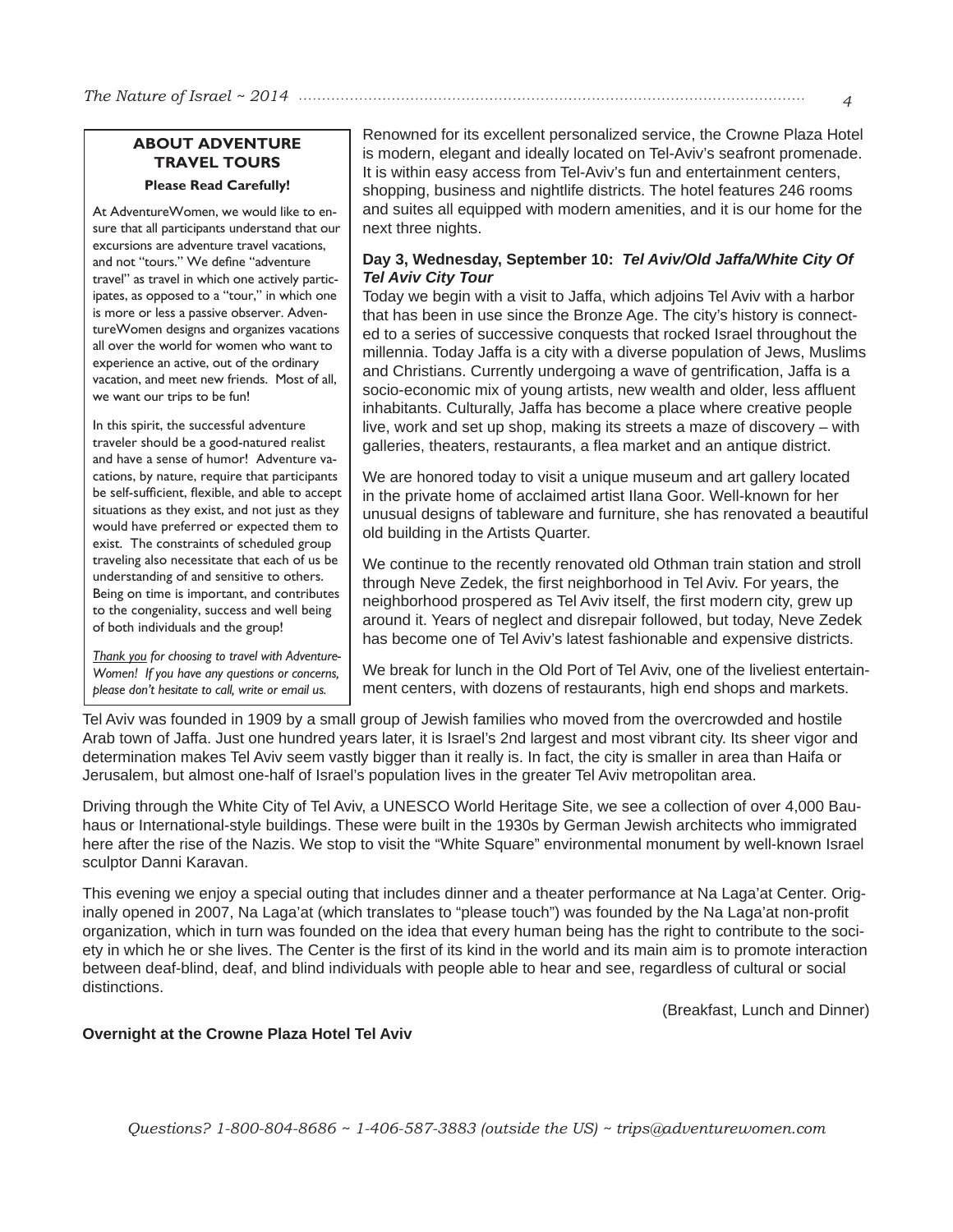#### **Day 4, Thursday, September 11:** *Latrun Bird Watching Center/Kibbutz Nachshon/Tel Maresha*

A special morning today, we spend time in the countryside at Latrun Bird Watching Center, a model for restoration ecology. Meet with Dr. Yosef Leshem (duties permitting) or someone from his team, founder of the bird center and the driving force behind many of the birding centers in Israel, and hear about the UN supported program: "Birds Have No Borders." Tel Aviv University and SPNI (Society for the Protection of Nature in Israel) have been allocated an area of 8 acres on the western side of the site in order to establish the International Center for the Study of Bird Migration. The complex includes an inter-university research institute, a field study center, a hostel, and a large auditorium that combines a museum and a radar system to display to the public the phenomenon of stork and other bird migration.

On our way to the historic Ayalon Valley in the center of Israel, we'll visit Kibbutz Nachshon. This strategic region has played a central role in the history of modern Israel and its roots go back to the Biblical period. Viticulture and winemaking have been a part of life in the Valley for at least 3,000 years, and the ancient stone wine vats in the hills and fields bear witness to this. We learn about this unique way of life, visit their dairy farm and winery, and taste the kibbutz's homemade produce of cheeses and wines. A delicious lunch is served at the Kibbutz.

Next stop: Tel Maresha, part of the expanse of the National Park of Beit Guvrin that covers approximately 1,250 acres. For thousands of years, people quarried the high quality limestone from these hills, which created huge hollow complexes beneath the ground. The complexes were used for dwellings, burial caves, storerooms, cisterns, industrial facilities, hideouts and dovecotes (a structure to house doves or pigeons). Walking through this underground labyrinth, we glance into how people lived and worked in ancient times. And, time permitting, we'll participate in an archeological dig, a rare opportunity to touch a piece of history!

(Breakfast, Lunch and Dinner)

#### **Overnight at the Crowne Plaza Hotel Tel Aviv**

#### **Day 5, Friday, September 12:** *Tel Aviv/Caesarea/ Haifa*

Our journey continues north to Caesarea on the Mediterranean Sea, an ancient city and now an archaeological park. Constructed by Herod the Great between 22 and 10 BC and named for Caesar Augustus, Caesarea was one of the most splendid cities in Palestine and

was the capital of the province for almost 600 years. Here there are ruins from the Roman, Byzantine and Crusader eras, with a virtual model of Ancient Caesarea and the enormous artificial port that even today would be considered an important feat of engineering. Kibbutz Ma'agan Michael is located between the southern Carmel Mountain and the Mediterranean Sea in the foothills of the town Zichron Ya'akov. Established in 1949, the Kibbutz is a wildlife sanctuary especially developed to protect the habitat both for native and migratory and wading birds such as the Great Black Headed Gull, Terns and Glossy Ibis. For thousands of years, migrating birds would stop at this swampland in order to build up strength prior to making the long trek over the Sahara Desert. Today, the fish ponds created by Kibbutz Ma'agan Michael mimic these swamps, and serve as a place for migrating birds to meet, rest, and feed. Throughout the year, hundreds of species of birds are seen at the ponds of Ma'agan Michael, and SPNI has decided to open a bird observatory here.

Next, we drive to the foot of Mount Carmel to see the Stella Maris Carmelite Monastery. In the 12th century, during the Crusader occupation of the region, groups of religious hermits began to inhabit the caves in this area in imitation of Elijah the Prophet. Within a century, these monastic hermits were organized into the Carmelite order which spread throughout Europe. While the Carmelite orders flourished in Europe throughout the Middle Ages, its founders on Mount Carmel were exiled at the time of the Mamluk conquest in 1291 and did not return until the 18th century. Construction of the present monastery and basilica began in 1836. Today, Mount Carmel is a center of the Israeli wine industry, and lunch today is in the Tishbi Winery, the first private commercial winery on Mount Carmel!

We end our very busy day with a last stop before Haifa, at the picturesque Ein Hod Artist's Village, situated on a hillside among olive groves, with a stunning view of the Mediterranean Sea and a 12th c. Crusader fortress. Many Israeli painters, sculptors and musicians live here, and maintain studios and galleries that are open to the public.

Located on the northern peak of Mount Carmel, Haifa overlooks a bay on the Mediterranean Sea. Compared by some to the similarly-situated cities of Memphis or Naples, Israel's third largest city is a major industrial center and has a population of almost 300,000. According to a popular Israeli saying, *"Tel Aviv plays while Jerusalem prays. But Haifa works!"*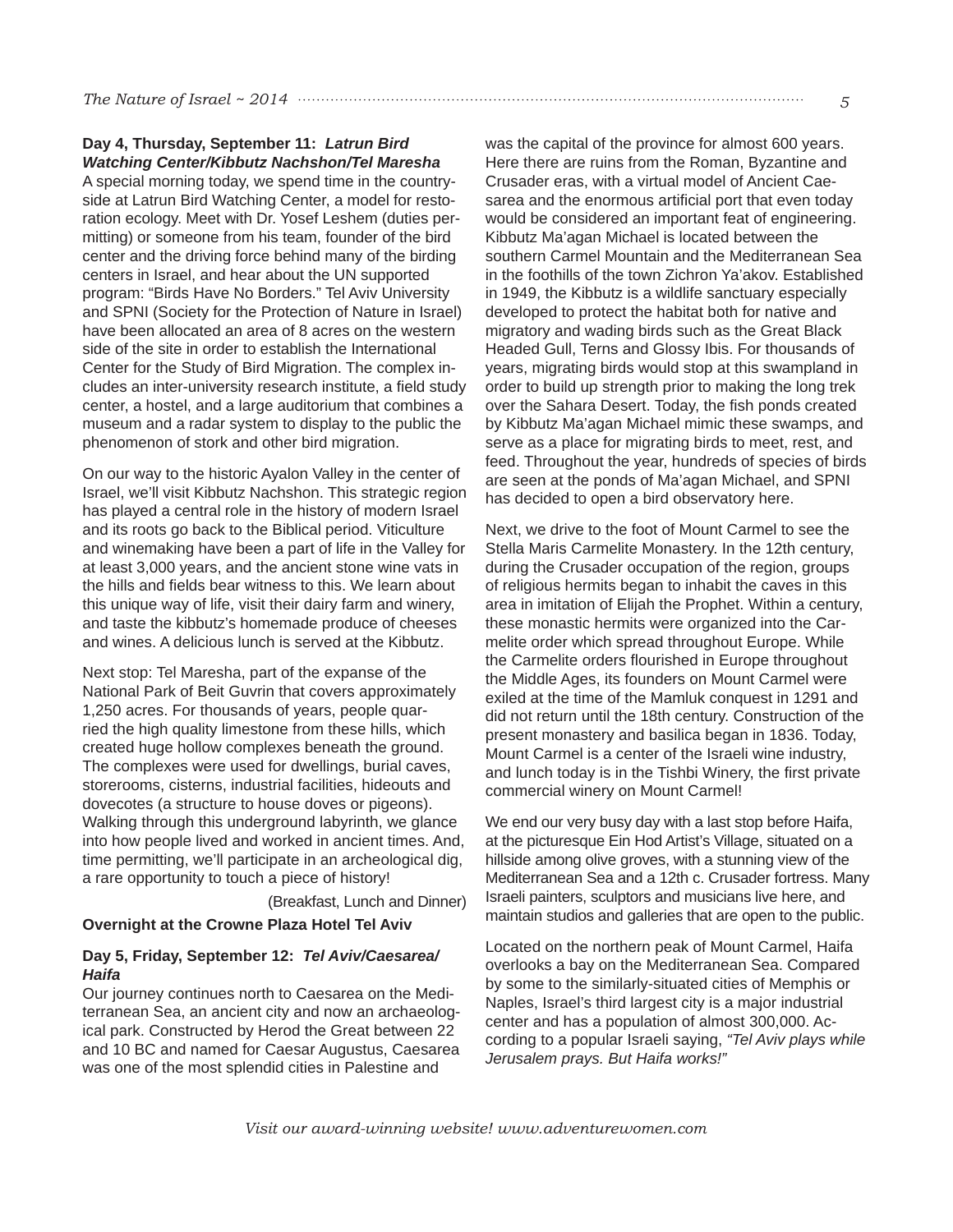## *The Nature of Israel ~ 2014 6*

Like most of Israel, Haifa has been populated since ancient times. Elijah is the city's most famous early inhabitant: here he meditated in a cave before defeating the priests of Baal. In April 22, 1948, the Arabs of Haifa surrendered to Israeli forces and the town remains under Israeli rule today. Most of Haifa's Arab inhabitants left, but the town still retains a cosmopolitan mixture of Muslim Arabs, Christian Arabs, and Baha'is.

(Breakfast, Lunch and Dinner)

## **Overnight at the Crowne Plaza Hotel Haifa**

Our hotel tonight is located on the green hills of the Carmel Mountain, with a breathtaking view of the Haifa Bay. The hotel is just a few minutes' walk from the popular Louis Promenade and Carmel Center with its many cafés, shops and entertainment venues. From the hotel you can easily walk to the breathtaking Bahai Temple and Gardens. Tastefully and elegantly designed in modern style, all the guestrooms and suites offer marvelous views.

## **Day 6, Saturday, September 13:** *Haifa/Bahai Gardens/Hai Bar National Park*

After breakfast we visit the immaculate Bahai Gardens, with their stone peacocks and delicately manicured cypress trees. A restful, aesthetic memorial to the founders of the Baha'i Faith, pilgrims come to Haifa from all parts of the world to pay homage to the first leaders of their religion, which emphasizes unity across cultures and religions. They believe that messengers of God, like Moses, Jesus and Mohammed, have been sent at different times in history with doctrines varying to fit changing social needs, but bringing substantially the same message.

We'll then discover the National Park of Hai Bar, which is located on Mount Carmel. Covering some 1,500 acres in the heart of Mount Carmel, known as "Little Switzerland," this park carries on a special mission to restore Israel's wildlife. The nature reserve protects the wild animals mentioned in the Bible and other endangered desert species.

Driving to the World Heritage Site of Acco, we view an exceptional historic walled port-city which has had continuous settlement from the Phoenician period. Acco became the capital of the Crusaders after they lost Jerusalem. Walking through the restored underground Crusader City, we can see that the present city is characteristic of a fortified walled town dating from the 18-19th centuries, with well-preserved components such as a citadel, mosques, khans, and baths.

Continuing to Rosh Hanikra, we take short cable car

ride that descends down to the British railway tunnels and bridge. A tunnel allows visitors to reach the sea caves (grottoes) and watch the interaction of sea waves and the white rock. It is one of the most spectacular sites of nature beauty in Israel. The cliff and the seashore are a natural reserve of unique fauna and flora. On the slopes of the cliff, the scented white seashore Lilies, Narcissus and Squill bloom in autumn and wintertime. Inside the grottoes, groups of bats spend their day resting on the ceiling while swallows and rock pigeons nest in the protective darkness of the caves. Flights of seagulls wing their way to their nesting island a mile to the west. There one can observe most of the local and European seashore and sea birds. The rocky depths of the sea offers a friendly environment to all kinds of Mediterranean fish and other marine animals.

The most attractive guest on this shore is the loggerhead turtle, a huge maritime reptile that has chosen these rocky shores as a mating area. In the rough sand shores the female digs bottle-shaped pits and lays her eggs in early summer. A few weeks later hundreds of tiny turtles dig their way out of the pits and hurry to the sea, guided by the beam of the full moon.

(Breakfast and Dinner)

### **Overnight at Kibbuz Hagoshrim**

Our next two nights are at HaGoshrim Kibbutz and Resort Hotel, located in the heart of the Galilee forest among natural springs and between the tributaries of the Jordan River. It is built on the site of Emir Fa'ur's ruined winter palace, where he controlled the northern Hula Valley in the days of the Ottoman Empire. The hotel lies in the center of the valley, facing the Golan Heights and the snows of Mount Hermon. Its unique combination of ancient and modern architecture blends together in pleasant harmony.

#### **Day 7, Sunday, September 14:** *Tel Dan Nature Reserve/ Beit Osishkin/Hula Nature Reserve & Agamon*

Today's drive takes us to Tel Dan Nature Reserve, a wonderfully unique combination of nature and culture. With rare archeological findings of city life dating back to the Neolithic or Stone Age, and lush river greenery along the river, Tel Dan is a feast for the mind and senses. This principal tributary of the Jordan River is Israel's biggest source of fresh water. Here you will become aware of the conflict between nature preservation and other uses of fresh water in a long water shortage period.

We visit Beit Osishkin, a museum and education center for nature and culture of the region, and have an opportunity to learn about the alpine peaks of Mount Hermon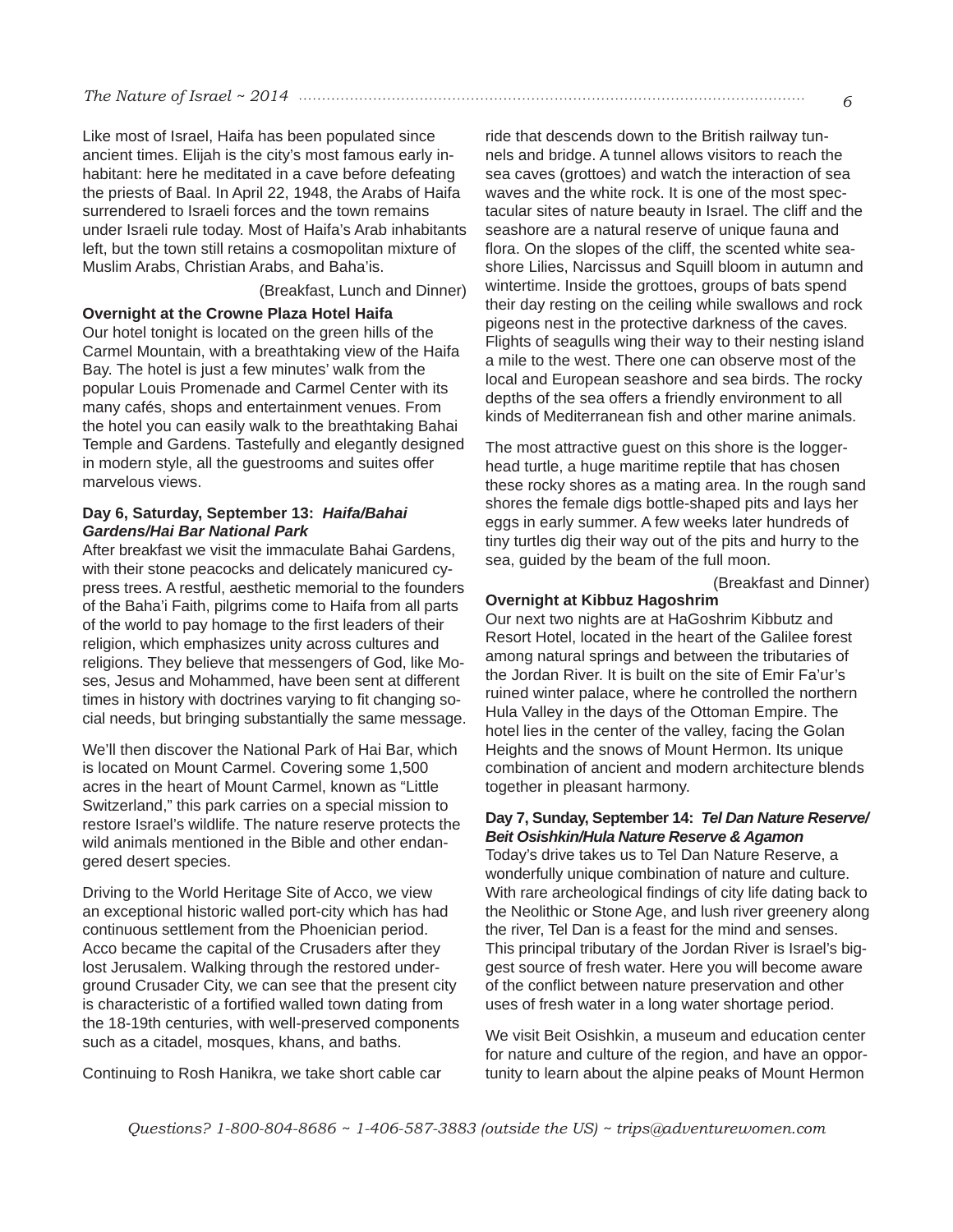and the ecological impact of the drainage of the Hula Lake in the 1950s. Following lunch, the drive takes us north to the Hula Nature Reserve and the Agamon, for a half day of bird watching in the north of Israel. The Hula Valley is an important resting and "refueling" place for migrating birds on their annual trip from Europe to Africa and back. The lake and the swamps are home to tens of thousands of aquatic birds, along with many species of rare plants and fish, creating a wondrous world of flora and fauna.

(Breakfast and Dinner)

**Overnight at Kibbuz Hagoshrim**

## **Day 8, Monday, September 15:** *Mount Meron/Tsfat (Safed)/Jerusalem*

This morning we drive along the Rift Valley cliffs, overlooking the Hula Valley to Mount Meron, then we take a hike around the comfortable "Summit Trail" and enjoy amazing views over the entire north of Israel.

We'll visit the ancient Galilean city of Safed, the highest city in Israel, which commands breathtaking views of the Galilee with its green mountains and the white snow-capped peak of Mount Hermon. One of the four holy cities of Israel (Jerusalem, Tiberias, and Hebron are the other three), it has been a spiritual Kabbalah center since the 1600s. The Kabbalist mystics lived, studied, taught, and wrote in the city, and many of their graves are today objects of worship. We wander through the alleyways past charming stone houses with their artist studios, workshops and synagogues, some active for as many as 500 years.

Lunch today is enjoyed at Muscat, Chef Haim Tibi's gourmet's restaurant at Mizpe Hayamim Resort.

Driving along the Jordan Valley to Jerusalem we stop, if time permits, to visit the National Park of Beit Shean, which houses some of Israel's most spectacular archaeological finds. Located on the banks of the Harod stream, this city was first established in the 5th century BC. It served as the military and administrative center of the Egyptian New Kingdom and is another of the many sites that were destroyed in 732 BC by Tiglath Pileser III, King of Assyria. It was on the walls of Beit Shean that the Philistines hanged the bodies of King Saul and his sons after the crushing defeat on Mt. Gilboa.

Late this evening we arrive at the magical city of Jerusalem and check into our hotel, where we stay for the next two nights.

(Breakfast, Lunch and Dinner)

**Overnight at the Crowne Plaza Hotel Jerusalem**

The Crowne Plaza Jerusalem is a luxurious, spacious and modern hotel situated on Givat Ram. Its 400 rooms offer breathtaking panoramic views of the Old City, the Knesset, the Supreme Court and the Israel Museum. Every floor in the Jerusalem Crowne Plaza Hotel has a different theme, each of which pertains to a different neighborhood in the city.

#### **Day 9, Tuesday, September 16:** *Jerusalem: Mount Of Olives/Old City Of Jerusalem/Israel Museum / Jerusalem's Zoo*

We spend today exploring Jerusalem, a mountainous city with a 5,000-year history, sacred to the three great monotheistic religions of the world – Judaism, Christianity and Islam. It is a major site of pilgrimage for all three religions, as well as non-religious travelers, thanks to its unmatched historical and spiritual importance, its network of museums and concerts, and the archeological treasures that are continually discovered here. It is also a dynamic modern city shared by Jews, Christians and Arabs.

We'll visit the Mount of Olives, with its stunning views of Jerusalem. According to Jewish tradition, the Messiah will appear here and bring the dead back to life. As a result, the hillside became the holiest cemetery, and is covered by thousands of graves, some remaining olive trees, and churches that mark the various acts in the life of Jesus.

The streets of the Old city of Jerusalem is the perfect venue for a walking tour, which includes amazing and exotic middle-eastern bazaars and markets. Stroll through Armenian, Jewish, Muslim, and Christian Quarters, and visit historical, archeological, and holy sites.

Before visiting the Israeli Supreme Court for a tour of this striking compound, we have an authentic falafel lunch.

The architects for the Supreme Court building leaned heavily on the Bible and the precepts of Jewish thought in their design. Notice at the entrance foyer that there is a narrow staircase leading into the sky. Jerusalem stone walls on one side, and a bare flat wall on the other, symbolize the aspiration from the land (laws) toward the heavens (justice.) This same theme is repeated in the visual leitmotif of straight lines (''Your laws are straight,'' Psalms 119:113) and circles ("He leads me in the circles of Justice,'' Psalms 23:3.) The courtrooms are simple and elegant: the judges and lawyers sit along two tables that form a circle. And the building is conveniently situated between the Knesset (Israel's parliament) and the site of the future Prime Minister's office and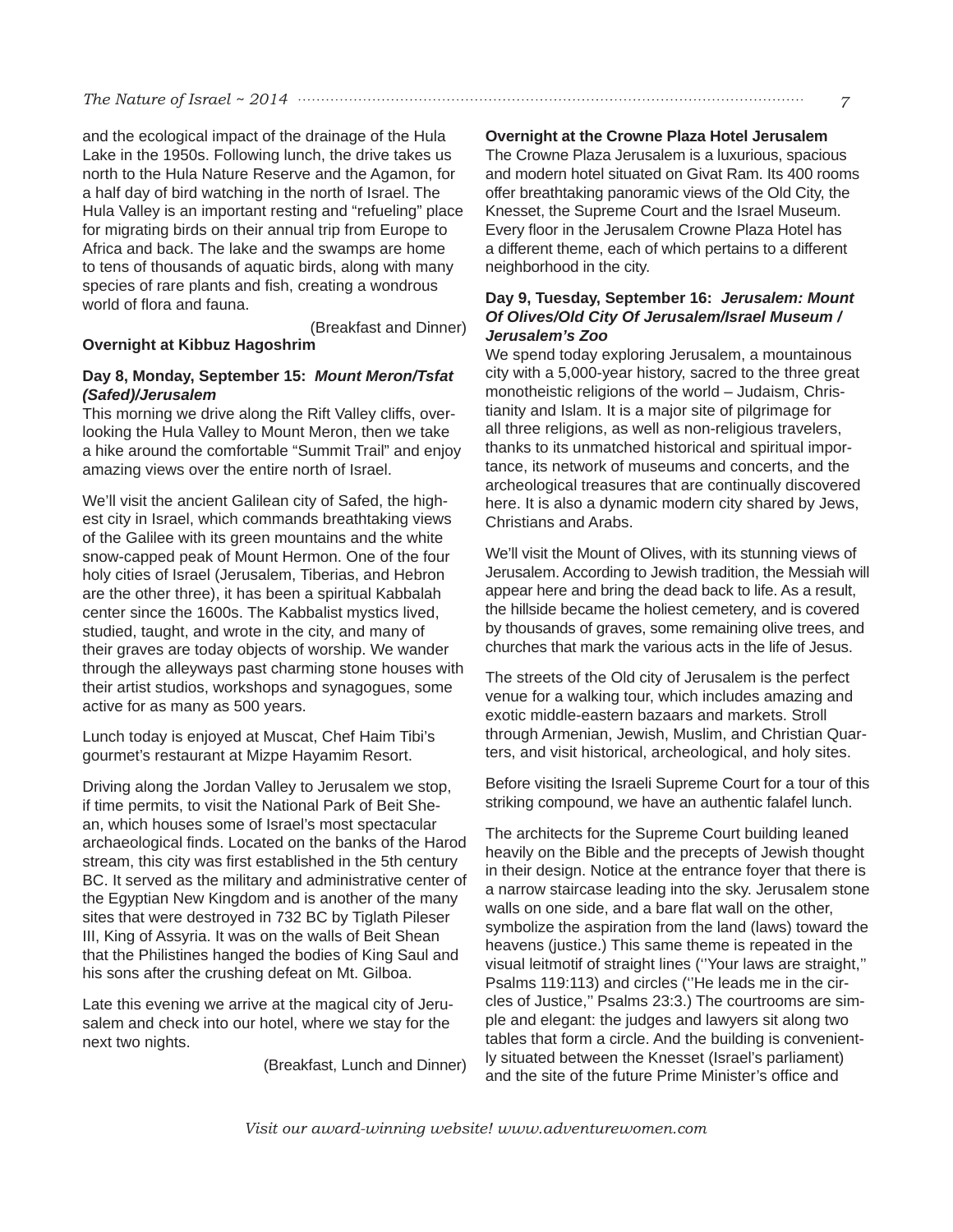#### *The Nature of Israel ~ 2014 8*

residence, thus the judicial branch serves as mediator between the executive and legislative branches. Our next stop is the Israel Museum. The most popular part of the museum is the Shrine of the Book, with its distinctive onion-shaped top. The roof was designed to resemble the jar covers in which the Dead Sea Scrolls were discovered in 1947. Inside, a long, subtly lit passageway, designed to evoke the environment in which the scrolls were found, has a permanent exhibition on life in Qumran when the scrolls were written. The main attraction of the Shrine of the Book is, of course, the Dead Sea Scrolls themselves. Directly beneath the dome is an imposing showcase containing a replica of the Great Isaiah Scroll (written c. 100 BC), comprised of 66 chapters on a 23 ft long, sewn-together piece of parchment. This find was extremely important, as it is 1,000 years older than the oldest biblical manuscript that was ever available. Another important exhibit here is the scale model of Jerusalem at the time of the Second Temple.

We end our day in Jerusalem's Biblical Zoo, a world leader in protecting endangered species. Meet Dr. Sigalit Dvir, deputy director of the Zoo for a special "behind the scenes" tour. The Jerusalem Zoo is also a Middle Eastern leader in a different, broader type of population control: saving endangered species from extinction and eventually reintroducing the animals back to nature. The Persian Fallow Deer was thought to be extinct in the early part of the 20th century, but was found again in Iran about 50 years ago. Israel has been breeding the animals since the 1970s, at the Hai Bar Animal Reserve on the Carmel, and at the Jerusalem Zoo. Another animal being saved by the zoo is the Sand Cat, a small, nocturnal feline desert dweller native to the Arava. Nearly extinct due to agriculture, the cats are being raised in an off-exhibit area by the zoo, in conjunction with the Israel Zoological Association and the National Parks Authority, with the express goal of reintroducing them back to nature.

(Breakfast, Lunch and Dinner)

#### **Overnight at the Crowne Plaza Hotel Jerusalem**

## **Day 10, Wednesday, September 17:** *Dead Sea/Einot Tzukim Nature Reserve/Ein Gedi Nature National Park/Masada/Mtizpe Ramon*

This morning we leave Jerusalem and travel to the Dead Sea, the lowest place on earth and the saltiest body of water on earth. No living creature can live in this water, but its minerals are good for our skin and muscles.

We visit the Einot Tzukim Nature Reserve. The green oasis stands in contrast between the desolate slopes of the desert and the blue Dead Sea. Walking through the reserve we meet animals and plants around the springs of fresh water.

Another reserve we visit is the Ein Gedi Nature Reserve, a lush oasis set between the harsh Judean Desert and the barren Dead Sea. Taking a short hike to the beautiful waterfalls, we enjoy the wonderful flora and fauna en route.

Lunch today is on the shores of the Dead Sea, allowing us time to float in this sinkless and mineral-laden water.

After lunch we climb the ancient serpent path, or take a cable car to the ruins of Massada, a UNESCO World Heritage Site. Built by King Herod, the site would later be the scene of the Zealots last stand against the Roman Legion. Determined not to become slaves to the Romans, they did the unthinkable, which was mass suicide. Some 960 souls chose death over surrender on that fateful day. Explore the ancient excavation of Herod's Palaces, the bathhouse, storerooms, the ramp, and one of the oldest synagogues in the world.

In the Negev Desert of southern Israel is the largest natural crater in the world, Mitzpe Ramon, a place of unparalleled serenity and breathtaking views. The crater's walls are made from layers of different-color rock beds containing fossils of shells, plants, and trees.

(Breakfast, Lunch and Dinner)

**Overnight at the Isrotel Inn Hotel in Mitzpe Ramon** Our hotel tonight, the Isrotel Ramon Inn Hotel, is situated on a cliff overlooking the Ramon Crater. You can enjoy a wet and dry sauna, a heated and covered swimming pool that is open all year round, and a variety of body treatments. "The Ramon-Inn Restaurant" serves an abundance of Middle Eastern style cuisine with a North African touch.

#### **Day 11, Thursday, September 18:** *Machtesh Ramon/ Yotvata Hai Bar/Eilat*

Today's drive brings us to makhtesh Ramon, a large erosion cirque, created 220 million years ago when oceans covered the area (the word crater is therefore a misleading translation of Hebrew to English). The Ramon Crater measures 24 miles in length and between 1.2 and 6 miles in width and is shaped like a long heart, forming Israel's largest national park, the Ramon Nature Reserve. There are very few craters like this in the world, and three of them are located in the Israeli Negev Desert.

Continuing by bus we travel to the Arava Planes subtropical desert, with its unique fauna and flora. Here we visit Yotvata Hai Bar, a safari-like reserve with animals that at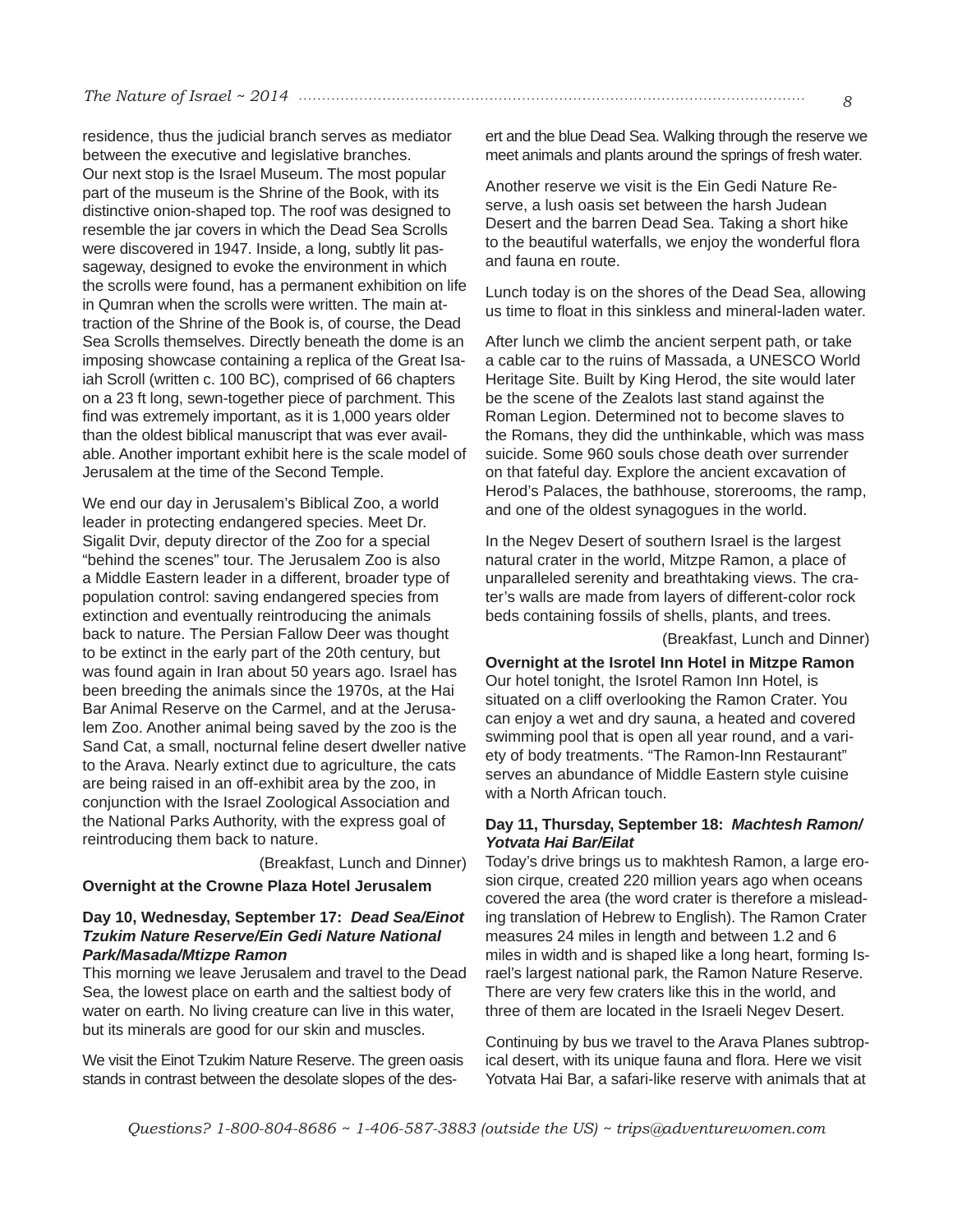## *The Nature of Israel ~ 2014*  $\cdots$ *9*

one time were natives to this country and later became extinct. The Hai Bar Reserve (Hebrew for wildlife) works at trying to reintroduce these animals back to nature. Our destination for tonight is Eilat, Israel's southernmost city on the shores of the Red Sea. Eilat's location made it strategically significant during the many historical periods in which it served as a port, beginning in the days of King Solomon. The modern city of Eilat was established in 1950. In the early 1950s, a quay was built in the new city, and subsequently a port, which became the basis for the new city's economy. Eilat has a rare combination of tropical sea with some of the most beautiful coral reefs, a huge number of migrating birds, and a very unique geology.

(Breakfast and Dinner)

## **Overnight at the Crowne Plaza Hotel Eilat**

The Crowne Plaza Hotel Eilat is ideally located on Eilat's North Beach. The hotel has 266 spacious rooms, a large swimming pool surrounded by lawns, poolside snack bar, luxurious health club and spa including reflex-massage, dry and wet saunas, chiropractic and mud treatments, Jacuzzi outdoor pool and cosmetic treatments. We stay here for the next two nights.

## **Day 12, Friday, September 19:** *Eilat's Bird Sanctuary/ Underwater Observatory*

To visit the Eilat Bird Sanctuary means an early start to our day. Connecting between three continents – Africa, Asia and Europe – Eilat is the principle migration route for millions of birds. In the spring, more than 30 species (about a million birds of prey) take advantage of rising warm air above the Eilat Mountains. For many, Eilat is a refueling stop on their hazardous journey. During the migration season, between 500 million to a billion birds are estimated to cross Eilat's skies. The Eilat Bird Sanctuary and Ringing Station are located on the site to the north of the Saltpans and close to the Jordanian border crossing. The saltpans, pools, trees and bushes here host migrant birds such as shrikes, flycatchers and warblers. The Little Green Bee-eater is also common here.

We return to the hotel for breakfast and then continue with our visit to the underwater Observatory to view the full spectrum of sea life that lives in Eilat's famous and magnificent coral reefs. The bay is one of the major attractions of the Red Sea, with its beautiful beaches, water sports, and one of the best diving spots in the world. South of the city is the Coral Reserve, with splendid tropical fish on the reef, and the Underwater Observatory, which displays a marine museum with collections of fascinating sea animals.

At lunchtime we board a private yacht to enjoy a relaxing sailing experience along with a delicious BBQ lunch.

Tonight we are treated to a special Farewell Dinner in a local restaurant, and we celebrate our time together and this unique trip we have just completed in Israel.

(Breakfast, Lunch and Dinner)

## **Overnight at the Crowne Plaza Eilat**

## **Day 13, Saturday, September 20:** *Eilat~Day At Leisure/Tel Aviv*

Today is at leisure to explore Eilat on our own. Most of Eilat's sunny Red Sea shores will remind you of a tropical Caribbean hideaway. The water is very clear and calm and swimming is lovely. There are plenty of bars/restaurants on the beach, so lunch will be a hard decision!

Late afternoon we'll be transferred to the airport for our short flight to Tel Aviv, where we connect with flights home, departing shortly after midnight.

## (Breakfast)

**Day 14, Sunday, September 21:** *Tel Aviv/New York* This morning we land in New York and transfer to flights to your hometown cities, with all the special memories of our Nature of Israel adventure. (Meals Aloft)

## **ISRAEL'S CLIMATE AND WEATHER IN SEPTEMBER**

The seasons in Israel are different from those in the United States and western Europe. Basically there are two seasons: from late October through mid-March is considered winter, which is cool to cold, and often rainy; and summer, from April through October, which is warm to hot and virtually rain-free.

Some will argue that weather-wise, the best time to visit Israel is in the spring (April and May) or autumn (September and October) when temperatures are milder in most areas. In September, the temperatures in Tel Aviv are usually between 61 to 75 Degrees Fahrenheit. Jerusalem and the Golan Heights are approx. 5 degrees F. colder, and Eilat is usually 5 degrees F. warmer.

We think that September is a splendid time to visit Israel!

#### **MONEY AND CURRENCY IN ISRAEL**

The unit of currency in Israel is the Israeli Shekel. As of September 14, 2013, 1 U.S. dollar = 3.542 Shekels.

Do bring a few hundred U.S. Dollars to use while traveling to and from Israel, or to exchange when you get to the airport on arrival in Tel Aviv. You should budget that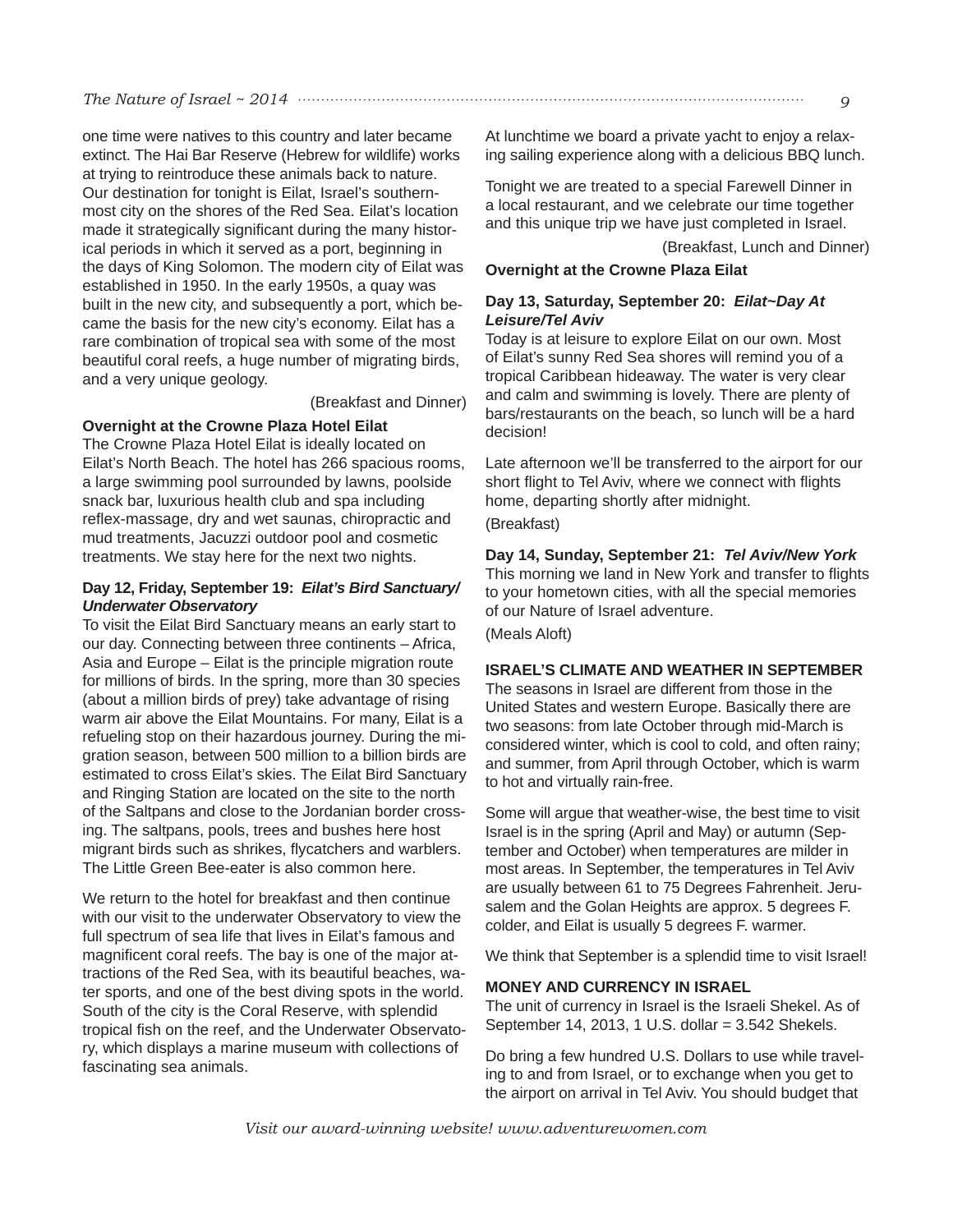your tips be in Shekels.

Dollars are easily exchanged in Israel. You can do that at the airport on arrival or Shekels can be withdrawn from an ATM, which are widely available and is the best way to get Shekels in Israel. Do **not** buy Shekels before you arrive, as you will get a *terrible* exchange rate. Most major credit cards are widely accepted in Israel, even for small purchases, with the exception of Discover Cards, which are rarely accepted.

## **ELECTRICITY IN ISRAEL**

The electricity in Israel is rated at 220V (220V - 240V) 50Hz. Israel uses what is called an "H" type plug. This plug, which is unique to Israel, has two flat prongs that form a V-shape and a flat vertical grounding prong at the bottom. They are rated at 16A. Type H outlets (sockets) are so shaped as to accommodate type C plugs as well.



 **Type H plug and Outlet** 

# **WHAT TO PACK FOR YOUR ISRAEL VACATION**

## **LUGGAGE, CLOTHING, AND TRAVEL ACCESSORIES:**

Three words of packing advice for your Israel vacation with AdventureWomen: LIGHT, LIGHT, LIGHT! It is best to condense your luggage into **one manageable suitcase with wheels** and one daypack or backpack (carry-on size). Also, a spare, very light duffle bag or day pack rolled or folded into your wheeled suitcase is useful to have to transport souvenir items home.

## **CARRY ON BAG FROM THE U.S.:**

We suggest that you use your daypack as your carry-on bag during all flights. In it you should include all valuables and essentials: medications, passports and all important documents, cameras and film, a day's change of clothing, lightweight sleepwear, and toiletries.

Put luggage ID tags on the outside AND inside of your baggage. If your bag is lost and the outside ID tag and baggage stickers are dislodged, the airlines may open the bag to search for an ID inside your bag. (Adventure-Women sends you 3 tags for the outside of your bags.)

## **PRE-DEPARTURE TASKS FOR YOUR ISRAEL ADVENTURE VACATION**

- $\Box$  Obtain or renew passport.
- $\Box$  Evaluate and obtain trip cancellation, baggage, and

medical insurance.

• Consult with physician for physical examination, immunization, malaria suppressant, and prescription medicine recommendations.

## **TRAVEL CLOTHING**

- $\Box$  Clothing should be lightweight, quick drying, and made of breathable fabrics. Pay special attention to sun protection needs. Long sleeves and wide brim hats are highly recommended.
- $\Box$  Underwear. Synthetics are easier to wash and dry.
- **D** Sleepwear.
- Shirts: Long-sleeve, synthetic or cotton shirts because they are featherweight, durable, wrinkle-resistant, and dry quickly. Those with multiple, closed (velcro or zipper) pockets are excellent.
- Short-sleeve synthetic or cotton T-Shirts. Those with multiple, closed (velcro or zipper) pockets are excellent.
- Sweater/Jacket: Medium-weight sweater, or jacket made of synthetic fabric.
- $\Box$  Vest: A lightweight, multi-pocket, photo journalist-type vest is excellent for day use (use it to store camera equipment, binoculars, etc.).
- $\Box$  Pants: Full-length pants, preferably of quick-drying synthetic fabric with many zippered pockets. Pants with zip-off legs save room and are very convenient for use during a long day.
- $\Box$  Knee-length hiking shorts, preferably of a synthetic fabric.
- $\Box$  Bathing suit.
- $\Box$  Sun hat with a wide brim, preferably with a chin strap to keep it from blowing off.
- $\Box$  Waterproof rain jacket and/or sturdy poncho to protect day pack and camera gear from rain. (This can be your jacket, as listed above, as long as it is waterproof).
- $\Box$  Athletic socks (synthetic for easy washing and drying) that are suitable for your lightweight hiking boots/ or walking shoes.
- $\Box$  Sturdy, properly fitting footwear can make your trip much more comfortable and enjoyable. Good ankle support and good traction are critical. We recommend lightweight hiking boots OR comfortable, lightweight walking shoes.
- $\Box$  Sandals for more "light" walking days, or evenings out. (Teva-type sandals or similar, with support: Merrill's, Keens, etc. or any thing that can get wet and dry fast, especially when you are on the Red Sea and in Eliat).
- 3-4 cotton bandanas. (For uses too numerous to mention!)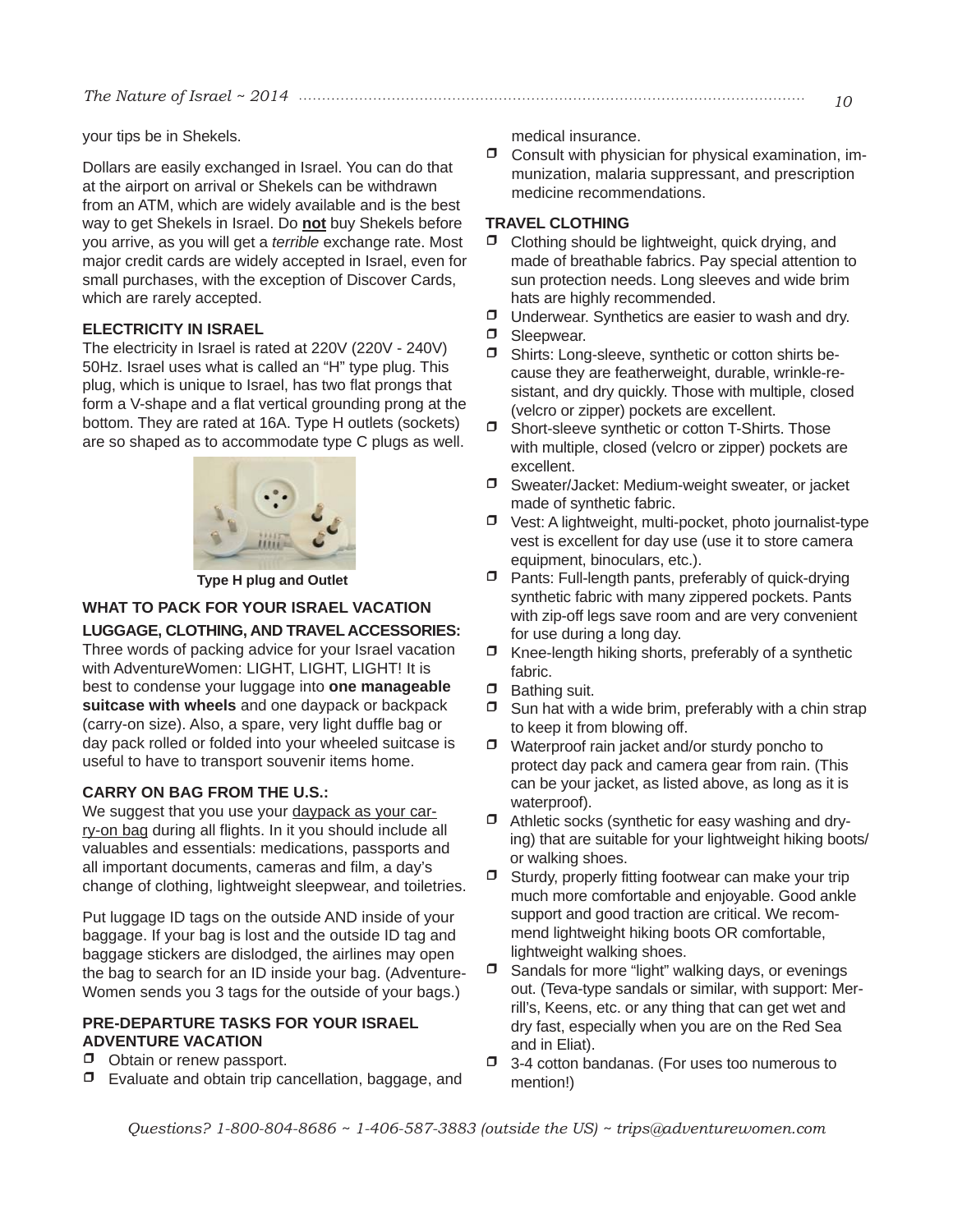$\Box$  1 set of nice, casual city clothes that are dressier for evening restaurants or social activities.

#### **PERSONAL ITEMS**

- **D** Passport.
- $\Box$  2 spare passport photos to bring on the trip (in case of lost passport).
- $\Box$  Battery operated travel alarm clock.
- $\Box$  Extra batteries for cameras, alarm clock, etc.
- $\Box$  Small flashlight with extra batteries and bulb.
- Sunglasses (90% 100% ultraviolet and some infrared protection) and case.
- Contact lenses, cleaner, saline solution, extra eyeglasses with safety band.
- $\Box$  Money belt.
- $\Box$  U.S. Cash and credit cards.
- $\Box$  Address book, writing paper, or journal, pen/pencil.
- $\Box$  Daypack (can also serve as an airline carry-on bag).
- Water bottle. We recommend the 24 oz. Nalgene Everyday OTG Tritan Bottle. Made of Eastman Tritan™ copolyester, the bottle is completely BPA-free. Tritan™ copolyester provides excellent impact resistance and is suitable for both warm and cold beverages.
- $\Box$  Locks for your suitcase/duffel bag (when left in rooms).
- $\Box$  A variety of sizes of Ziploc-type bags for packing liquids, or wet, dirty clothing.
- $\Box$  1-2 heavyweight plastic garbage bags (for wet clothes).
- $\Box$  Washcloth (not supplied in most hotels).
- $\Box$  Personal toiletries in small leak-proof bottles.
- $\Box$  Biodegradable bar soap (can double as laundry soap).
- $\Box$  Tampons or sanitary napkin supply (not always widely available).
- $\Box$  Thread, needles, safety pins for minor repairs.
- $\Box$  Insect repellent.
- $\Box$  Wash & Dries (or other antiseptic wipes) for hand washing and emergency toilet paper.
- Earplugs. We recommend Mack's Pillow Soft White Moldable Silicone Snore Proof Earplugs, which you can buy at most drugstores, or www.earplugstore. com. Good to 22 Decibels!
- $\Box$  Small, lightweight binoculars for viewing animals, birds, scenery and long distance views. Nikon or Minolta make fine, lightweight viewing binoculars. Try a general game viewing 7 X 28, or 8 X 20 binocular.

**PERSONAL FIRST AID KIT** (bring in small amounts and in small containers)

• Foot powder for moisture absorption; cloth, not plas-

tic Bandaids; about 10 individually wrapped alcohol pads; and a small tube of Neosporin or other antibiotic cream.

- $\Box$  Aspirin/ibuprofen, etc.
- $\Box$  Cold-symptom relief tablets, antihistamine, cough drops.
- $\Box$  Adequate quantity of sweat-resistant sun screen with at least an SPF 15 rating or higher, and lip balm with sunscreen.
- **D** Tweezers.
- $\Box$  Ace bandage.
- $\Box$  An prescription antibiotic.
- $\Box$  Prescription medicines in their original bottles.
- Acidophilus enzyme (available in capsules in healthfood stores). This often helps your digestive system get in shape for "new" flora.
- Immodium, Lomotil, or similar anti-diarrhea medicine.
- Pepto-Bismol tablets and/or liquid (in leak-proof bottle).

## **CAMERA EQUIPMENT**

For many women, photography will be a VERY LARGE part of this trip. The opportunities are endless, and the scenery spectacular! We suggest that you bring many more memory cards and batteries than you think you could ever use!

## **OPTIONAL**

- Pictures of your house, pets, and family (local people love to see this!).
- $\Box$  Reading material.
- $\Box$  Extra, lightweight duffle bag (empty, and packed inside your suitcase).

### **LAST MINUTE REMINDERS**

- •Make photocopies of your airline tickets and the first two pages of your passport, plus any visas - not required of U.S. Citizens - (if they are stamped inside your passport) and put them in different locations (suitcase, carry-on bag, etc.).
- $\Box$  Bring your 2 additional passport size photos to use in emergencies.
- $\Box$  Your valuables should be insured for the duration of the trip, but better yet, leave them at home (don't wear expensive gold and diamond jewelry).

 $\Box$  Remove extra credit cards, driver's license, and personal items from wallet or purse.

 $\Box$  Make sure passport and plane tickets are valid and in the correct name.

- $\Box$  Check with airline to reconfirm reservations and departure time (most airlines want to hear directly from the client for confirmations).
- • **Please leave all valuable jewelry at home!!!**